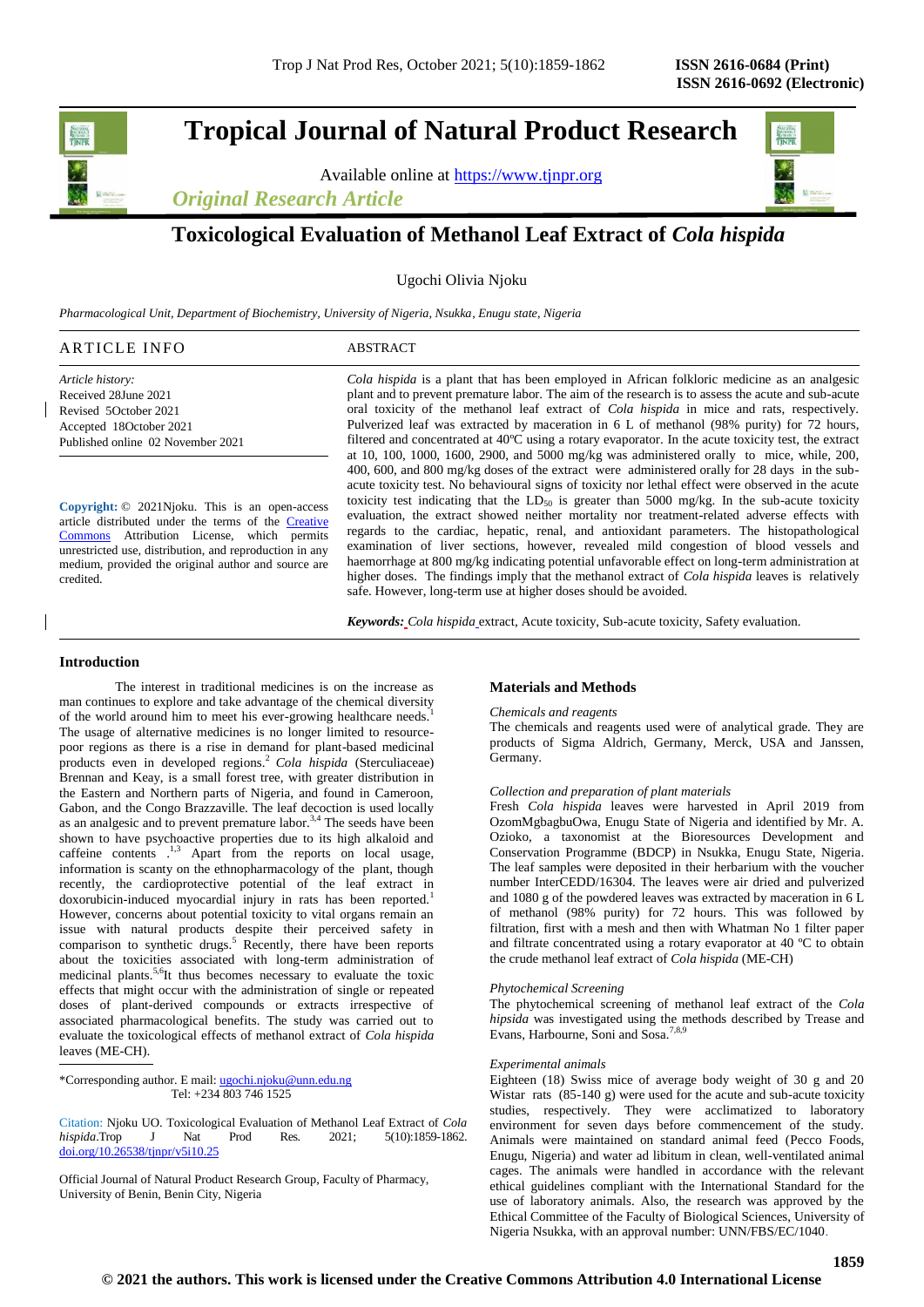# **ISSN 2616-0692 (Electronic)**

#### *Acute toxicity study*

The protocol of Lorke<sup>10</sup> was adopted for the acute toxicity study. The mice (n=3) were administered orally, doses of 10, 100, and 1000 mg/kg b.w. of the extract in the first phase and monitored for 24 hours for any signs of toxicity. Due to the absence of mortality nor signs of toxicity, another group of mice (n=3) were administered increased doses of 1600, 2900, and 5000 mg/kg b.w respectively in the second phase and monitored for signs of toxicity or mortality.

#### *Sub-acute toxicity study*

The method described by the Organization for Economic Cooperation and Development $11$  was adopted for the sub-acute toxicity studies. Twenty (20) rats were randomly distributed into five groups of four (4) animals each. Group 1, labelled as control group received 1 mL distilled water while groups 2-5 (test groups) were administered orally 200, 400, 600 and 800 mg/kg body weight of the extract respectively for 28 days. On the  $29<sup>th</sup>$  day, the animals were weighed and then euthanized under mild chloroform anaesthesia. Blood samples were collected from the orbital sinus into plain sample bottles for biochemical analysis. Blood samples for the biochemical analyses were allowed to clot, centrifuged at 4000 rpm for 30 min to obtain the serum which was aspirated with a syringe into clean sample bottles and stored in a refrigerator until use.

#### *Estimation of Biochemical Parameters*

The antioxidant enzymes catalase (CAT), superoxide dismutase (SOD), and glutathione peroxidase (GPx) were assayed by methods described by Aebi,<sup>12</sup>Kakkar*et al.*<sup>13</sup> and Paglia and Valentine,<sup>14</sup> respectively. Kidney function parameters (urea and creatinine) were determined using commercially available test kits. Blood urea nitrogen was determined following the method of Searcy *et al.*,<sup>15</sup> while serum creatinine levels were determined using the method of Tietz.<sup>16</sup> Alanine aminotransferase (ALT) and aspartate aminotransferase (AST) activities were assayed using the method of Reitman and Frankel<sup>17</sup> as outlined in the test kits. Serum activities of creatine kinase (CK) and lactate dehydrogenase (LDH) were assayed using Randox kits as outlined by the manufacturers.

#### *Statistical Analysis*

Statistical analysis of data was carried out using the Statistical Product and Service Solution (SPSS, version 21.0). All data were expressed as mean  $\pm$  standard deviation (SD) and statistical differences between means were determined by one-way analysis of variance (ANOVA). Data was considered significant at P<0.05.

#### **Results and Discussion**

#### *Phytochemical composition of ME-CH*

The phytochemical screening of the methanol leaf extract of *Cola hispida* (ME-CH) (Table 1) revealed the presence of phenolics (4.06  $\pm$ 0.06 mg/g), flavonoid (4.40 ± 0.23 mg/g), saponins (0.72 ± 0.06 mg/g), tannins (1.86  $\pm$  0.04 mg/g), alkaloids (1.65  $\pm$  0.22 mg/g) and glycosides  $(1.00 \pm 0.14 \text{ mg/g})$ . Several pharmacological effects of plant-derived polyphenols have been reported.<sup>18-20</sup> Thus, the high contents of phenolics and flavonoids in the extract relative to other detected classes of phytochemicals indicate efficacious antioxidant potential of the plant. Alkaloids have pharmacological applications as anesthetics, analgesics, anti-malaria, and CNS stimulants amongst other uses.<sup>21,22</sup> Hence, the presence of alkaloids in the extract supports the local use of the leaves as analgesic.

#### *Acute toxicity study of ME-CH*

There were no signs of toxicity, nor was any death recorded in the acute toxicity study even when a high dose of 5000 mg/kg body weight was administered to the mice. This indicates that the median lethal dose  $(LD_{50})$  of the plant extract is higher than 5000 mg/kg and could be deemed safe for oral consumption, which correlates with the report of Kennedy<sup>23</sup> on the toxicological safety of extracts at  $LD_{50}$ higher than 5000 mg/kg b.w

#### *Effect of ME-CH on antioxidant enzymes' activities of rats*

Antioxidant enzymes: catalase (CAT), superoxide dismutase (SOD), and glutathione peroxidase (GPx) are part of the body's defense system activated to counteract the toxic effects of reactive oxygen species which are produced either from normal metabolic processes or toxicant induced. Superoxide dismutase scavenges  $O<sup>-2</sup>$  radicals converting them to  $H_2O_2$  which is then detoxified by both GPx and CAT.<sup>31</sup> Excessive generations of toxic reactive species can, however, inactivate these enzymes, causing deleterious effect on vital cell components. In the study, treatment of experimental animals with ME-CH elicited increase in the activities of enzymatic antioxidants when compared to the normal control. Significant  $(p<0.05)$  increase in SOD activity was observed in the groups treated with higher doses of 600 and 800 mg/kg b.w of the extract, whereas CAT and GPx activities were significantly  $(p<0.05)$  enhanced in all the treated groups when compared to the control group (Table 2). The possible enhancement of antioxidant enzymes' activities evident in the treated groups indicates the potential antioxidant properties of *Cola hispida* leaf. This result is in accordance with the report on an *in vivo* study on the ethyl acetate leaf extract of *Cola hispida* in which a reversal of doxorubicininduced reduction in the activities of these enzymes was reported.<sup>1</sup>

*Effect of ME-CH on some biochemical parameters in male Wistar rats* The result revealed that the methanol leaf extract of *Cola hispida* (ME-CH) produced significant  $(p<0.05)$  reductions in the activities of cardiac marker enzymes (creatine kinase and lactate dehydrogenase) in the treated groups (groups 2-5) when compared with the normal control (Table 3). Creatine kinase (CK) and lactate dehydrogenase (LDH) are two useful markers in the evaluation of cardiac ischemia, cardiotoxicity and cardio-protective effect of pharmacological agents using animal models. Their concentrations are usually elevated following myocardial injury<sup>1,24</sup>and thus are used as indicators of cardiac health. The significant reductions in the enzyme activities in this study indicate a non-toxic effect of the extract on cardiac tissues in the rats. Thus, suggesting a cardio-protective rather than cardiotoxic effect of *Cola hispida* leaves. This correlates with an earlier report on reduction in the activities of these cardiac marker enzymes in rats treated with ethyl acetate leaf fraction of *Cola hispida* following doxorubicin-induced myocardial injury.<sup>1</sup>

#### **Table 1:** Phytochemical screening of ME-CH

| <b>Phytochemicals</b> | Concentration $(mg/g)$ |  |  |
|-----------------------|------------------------|--|--|
| <b>Phenolics</b>      | $4.06 + 0.06$          |  |  |
| <b>Flavonoids</b>     | $4.40 + 0.23$          |  |  |
| Tannins               | $1.86 + 0.04$          |  |  |
| Alkaloids             | $1.65 + 0.22$          |  |  |
| Saponins              | $0.72 + 0.06$          |  |  |
| Glycosides            | $1.00 + 0.14$          |  |  |

Values are expressed as mean  $\pm$  SD. (n = 3)

|         |  | Table 2: Effect of ME-CH on antioxidant enzymes' activities |  |
|---------|--|-------------------------------------------------------------|--|
| of rats |  |                                                             |  |

| <b>Groups</b>                          | CAT (U/L)                     | SOD (U/L)                     | $GPx$ (U/L)                   |
|----------------------------------------|-------------------------------|-------------------------------|-------------------------------|
| Normal control                         | $14.97 \pm 0.86^a$            | $10.13 \pm 0.77$ <sup>a</sup> | $37.53 \pm 0.55^{\text{a}}$   |
| $200$ mg/kg b.w.                       | $16.62 \pm 0.66^{\circ}$      | $10.25 \pm 0.05^{\text{a}}$   | $46.12 \pm 0.35$ <sup>c</sup> |
| $400 \frac{\text{mg}}{\text{kg}}$ b.w. | $18.98 \pm 0.93$ <sup>c</sup> | $10.32 \pm 0.05^{\text{a}}$   | $45.13 \pm 2.98$ <sup>c</sup> |
| $600$ mg/kg b.w.                       | $19.33 + 1.17^c$              | $10.66 \pm 0.32^b$            | $42.71 \pm 1.03^b$            |
| $800$ mg/kg b.w.                       | $19.43 + 4.93^{\circ}$        | $10.60 + 0.12^b$              | $42.51 \pm 1.35^b$            |

Values are expressed as mean  $\pm$  SD. (n = 3). The mean values with different superscript letters in the columns differ significantly at p<0.05.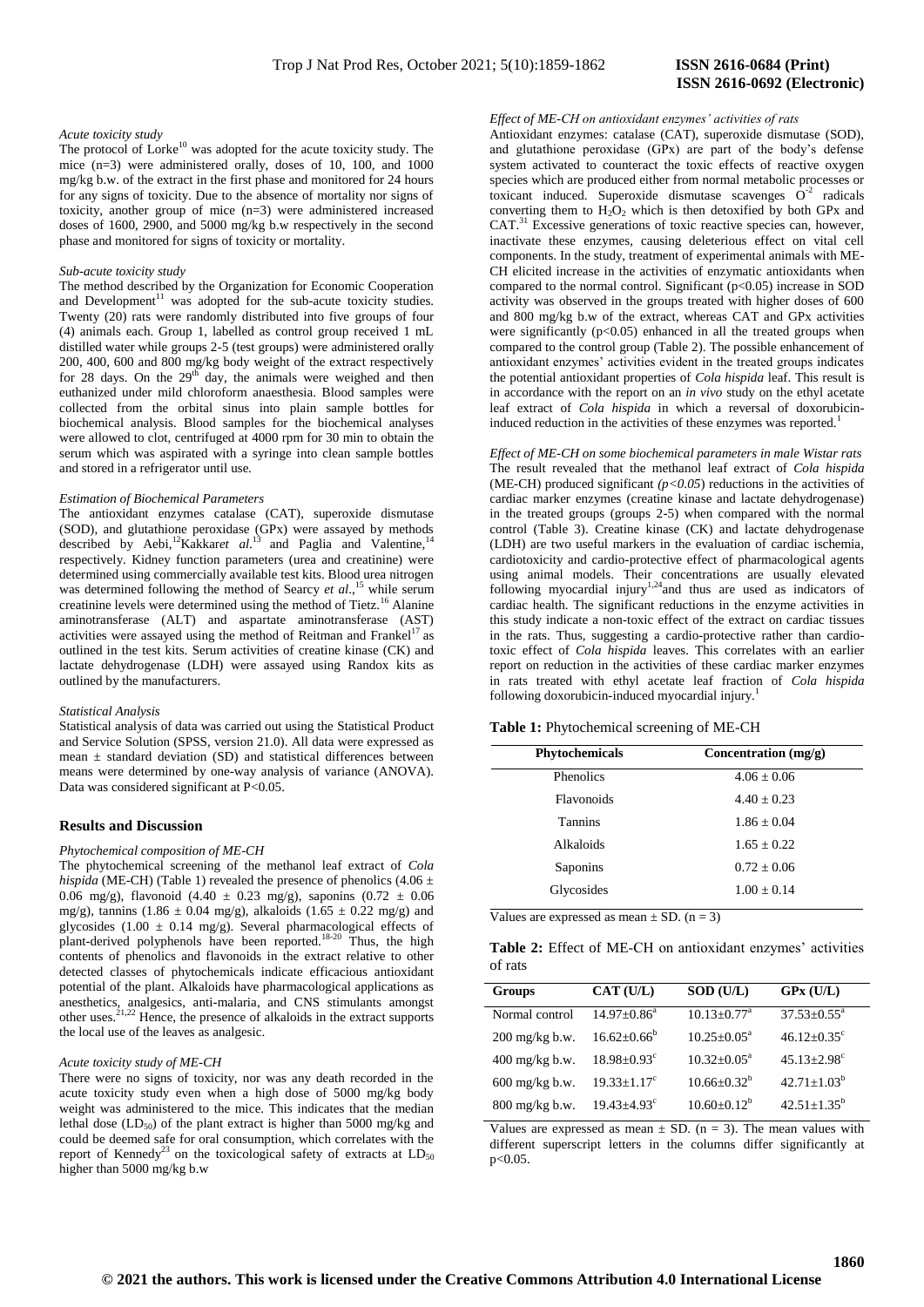# **ISSN 2616-0692 (Electronic)**

|                                        |                               | Heart               | <b>Liver</b>                   |                             | Kidney                       |                    |
|----------------------------------------|-------------------------------|---------------------|--------------------------------|-----------------------------|------------------------------|--------------------|
| Groups                                 | $CK$ (U/L)                    | LDH (U/L)           | AST (U/L)                      | ALT(U/L)                    | Urea (mmol/l)                | Creatinine (mg/dl) |
| Normal control                         | $24.15 + 1.20^{\circ}$        | $4.00+0.09^{\circ}$ | $136.00 \pm 2.83$ <sup>d</sup> | $64.00 + 3.16^{\circ}$      | $67.41 + 2.14$ <sup>c</sup>  | $1.35 \pm 0.02^b$  |
| $200 \frac{\text{mg}}{\text{kg}}$ b.w. | $16.05 \pm 0.38^{\rm b}$      | $3.17+0.08^b$       | $124.75 + 3.20^{\circ}$        | $61.00 + 1.83$ <sup>c</sup> | $63.90 + 2.24$ <sup>bc</sup> | $1.26 + 0.03^b$    |
| $400 \frac{\text{mg}}{\text{kg}}$ b.w. | $13.40 \pm 1.10^a$            | $3.02 + 0.16^b$     | $96.75 + 2.22^a$               | $57.25 + 1.26^a$            | $56.59 + 1.49^a$             | $1.18 + 0.03^a$    |
| $600 \frac{\text{mg}}{\text{kg}}$ b.w. | $13.38 \pm 1.77$ <sup>a</sup> | $2.27+0.19^a$       | $93.00 + 5.23^{\text{a}}$      | $58.42 + 1.34$ <sup>a</sup> | $56.41 + 1.19a$              | $1.17+0.11^a$      |
| $800 \frac{\text{mg}}{\text{kg}}$ b.w. | $15.31 + 0.97^b$              | $3.13+0.05^b$       | $106.75 + 2.22^b$              | $57.00 + 1.63^b$            | $53.56 + 2.34^a$             | $1.19 + 0.06^a$    |

**Table 3:** Effect of ME-CH on some biochemical parameters of rats

Values are expressed as mean  $\pm$  SD. (n = 3). The mean values with different superscript letters in the columns differ significantly at p<0.05.

## **Control**



**Figure 1:** Photomicrograph of liver sections of control and treated groups. The liver section at 800 mg/kg b.w. showed mild congestion of blood vessels and haemorrhage whereas other sections were similar to control. H & E x 150

The liver is usually at greater risk of toxicity due to its central role in the metabolism of xenobiotic compounds and its function is primarily assessed by the presence of marker enzymes ALT and AST in serum. Elevated serum levels of these enzymes indicate liver injury and/or dysfunction. Also, serum AST level is used to assess the functional status of muscle and heart tissues.<sup>25, 26</sup> In the study, administration of graded doses of ME-CH significantly lowered serum AST activity relative to the control group while ALT activity was significantly (p<0.05) lowered in groups  $3-5$  administered 400 mg/kg, 600 mg/kg, and 800 mg/kg doses of the extract respectively when compared to the control group (Table 3). The reduction in the activities of these marker enzymes suggests no apparent hepatotoxicity but rather a hepatoprotective effect of the plant extract in the experimental rats.

As one of the end products of protein metabolism, blood urea nitrogen is usually elevated in kidney damage, high protein intake or low fluid intake.<sup>27</sup> Similarly, elevated serum creatinine levels usually result from impaired renal blood flow associated with diseases such as diabetes and cardiovascular diseases. 28,29 On the renal function status of the experimental rats, there was no significant change in serum urea and creatinine levels of the animals administered 200 mg/kg b.w of the extract when compared to the control group. On the other hand, serum urea and creatinine levels were significantly  $(p<0.05)$  lowered in groups 3-5 which received 400, 600, and 800 mg/kg b.w of extract respectively, relative to the control group. Similar to the liver, the kidneys are strongly involved in xenobiotic metabolism and excretion and are highly susceptible to chemical toxicity. Any impairment in renal function usually results in elevated levels of blood urea nitrogen (BUN), creatinine, and serum electrolytes.5,30 The reductions in the levels of these parameters indicate that the extract caused no alterations to the kidneys or renal function of the rats.

**400 mg/kg**

Histopathology of the liver revealed no significant change in the tested groups administered 200, 400, and 600 mg/kg b.w ME-CH when compared to the normal control. This possibly demonstrates the toxicological safety of *Cola hispida* leaf at these doses. However, the presence of mild congestion of blood vessels and haemorrhage observed in the histopathology of rats treated with 800 mg/kg b.w of ME-CH possibly indicates a potential unfavorable effect on long-term administration of higher doses.

### **Conclusion**

The methanol leaf extract of *Cola hispida* is relatively safe in rats up to the dose of 5000 mg/kg and may not cause any severe short term treatment-related toxicity. However, the toxicological effect of prolonged administration of higher doses still needs to be confirmed.